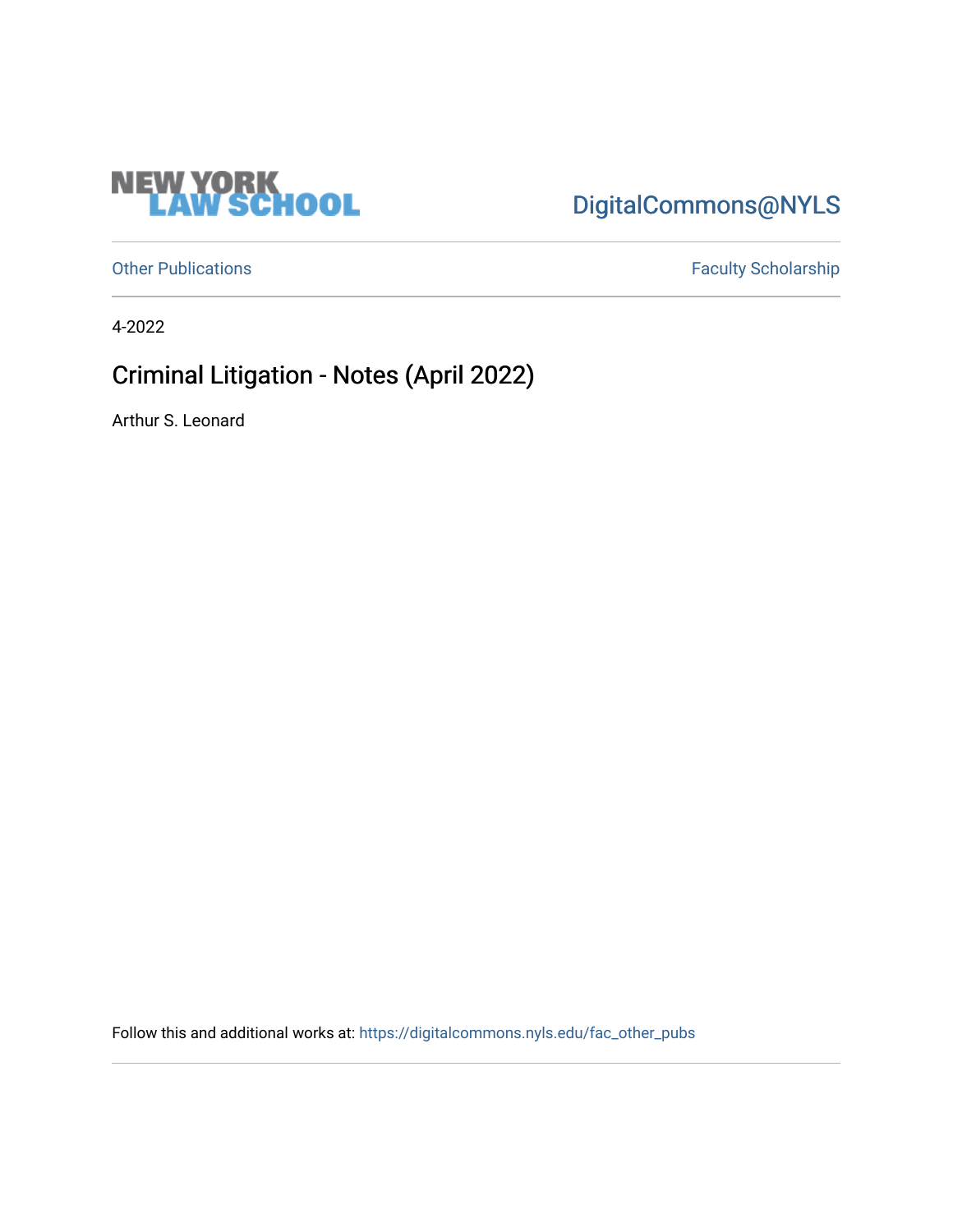# **CRIMINAL LITIGATION** *notes*

problems, Judge Copenhaver's opinion does not provide a detailed exposition of the facts, instead focusing on some specific criticisms that Kerr made of the magistrate's conclusions and, in the event, rejecting them. "The action arises out of an alleged discriminatory, retaliatory, and defamatory campaign by DHHR, McKay, and Whaley [the co-defendant supervisors] against Kerr stemming from a 'distaste for nongender-conforming lesbians' like her." Wrote Copenhaver. A prior ruling by the court had reduced her causes of action to sex discrimination and retaliation under Title VII and defamation under West Virginia common law. She sued in state court, but one of the defendants removed to federal court based on the Title VII claim. Kerr's affidavit alleged that the various factual assertions by defendants in support of their actions were pretextual, noting instances where other employees similarly at fault (in her view) were not reprimanded or disciplined when she was, while the defendants rely on assertions of "multiple" complaints from other agencies about difficulties of working with Kerr beyond the specific incidents cited in the record. However, wrote the judge, "Kerr does not appear to contest that she had a lengthy record of unprofessional conduct – precisely the nature of her conduct for which McKay reprimanded her over the vehicle argument." The court found that Kerr's objections were without merit and adopted the magistrate's proposed findings and recommendation. Judge Copenhaver was appointed by President Gerald Ford.

**WISCONSIN** – Assuming without deciding that the ban on sex discrimination under the federal Fair Housing Act extends to sexual orientation discrimination claims (with a cf. citation to *Bostock v. Clayton County*), U.S. District Judge William M. Conley determined that gay *pro se* plaintiff Andrew Kummerow had fail to allege facts sufficient to ground an FHA discrimination and retaliation claim. *Kummerow v. OHAWCHA.org*, 2022 WL 873599, 2022 U.S. Dist. LEXIS 52985 (W.D. Wis., March 24, 2022). The defendant is the Oshokosh/Winnebago County Housing Authority, landlord of an apartment rented to Kummerow, who had numerous complaints about the condition of his accommodations. The only complaint that appears to relate in any way to his sexual orientation is that he received an agency letter that referred to him as "Francesca," which he found insulting, although the building manager "apologized for failing to 'change the name on the standard letter we use for the agency' and promised to send a corrected copy." A rather slender reed on which to sustain a sexual orientation discrimination claim, when there is no direct evidence that the landlord's agents knew that Kummerow was gay. Wrote Judge Conley, "plaintiff offers no allegations suggesting Fromm [the property manager] was even aware that he identified as LGBT before sending the offending letter, let along that plaintiff's sexual orientation was Fromm's motivation for violating his rights under the FHA. While a complaint need only give a defendant 'fair notice' of a claim and the grounds upon which it rests, a plaintiff's pleading obligation 'requires more than labels and conclusions.'" Having a cockroach infestation in one's apartment is obviously awful, but not in itself proof of bias against LGBT tenants. The court suggested that "complaints to HUD or the local housing authority about general conditions of an apartment or even mismanagement of the apartment complex are not considered related to unlawful discrimination." The court pointed out that when Kummerow complained to Fromm about getting a letter addressed to "Francesca," he is not alleging that he complained about discriminatory conduct at that time. "Although the court is sympathetic to the hardships plaintiff describes," wrote Judge Conley, "he cannot proceed on

any of his federal claims of liability, at least as currently pleaded." However, the court noted that *pro se* plaintiffs are supposed to be given a chance to file amended complaints, once the dismissal opinion has explained how their complaint was lacking, so the court gave Kummerow 30 days to file an amended complaint. Judge Conley was appointed by President Barack Obama.

#### **CRIMINAL LITIGATION NOTES**

#### *By Arthur S. Leonard*

**ILLINOIS** – Proceeding *pro se*, Thomas M. Leverette filed a postconviction petition claiming ineffective representation of counsel. He was charged with four counts of aggravated criminal sexual abuse for having sex with a 14-year-old boy when Leverette was 26. Leverette and the boy's family were acquainted, although there was no evidence concerning how well Leverette knew the boy. He pled guilty after admitting to police that he engaged in the charged conduct. At the sentencing hearing, the presentencing report was discussed; it reported that Leverette had given a statement to investigators that he had met the boy through a gay dating App for which a person had to certify they were at least 18 to use the App. After he signed on to the App, he saw this boy listing himself as being 19. He claims he sent a message to the boy through the App, "I did not know you were gay," which received no response. He messaged the boy on Facebook and eventually they met and had sex. In his petition he doesn't disclaim having had sex with the boy, but does contend his counsel was ineffective in counseling him on pleading and that the state wrongfully suppressed this exculpatory evidence. He was sentenced to four years in prison. Judge Michael McCuskey of Stark County Circuit Court dismissed the postconviction petition, and in *People v. Leverette*, 2022 IL App (3d) 190639 (U) (March 30, 2022), the Illinois Appellate